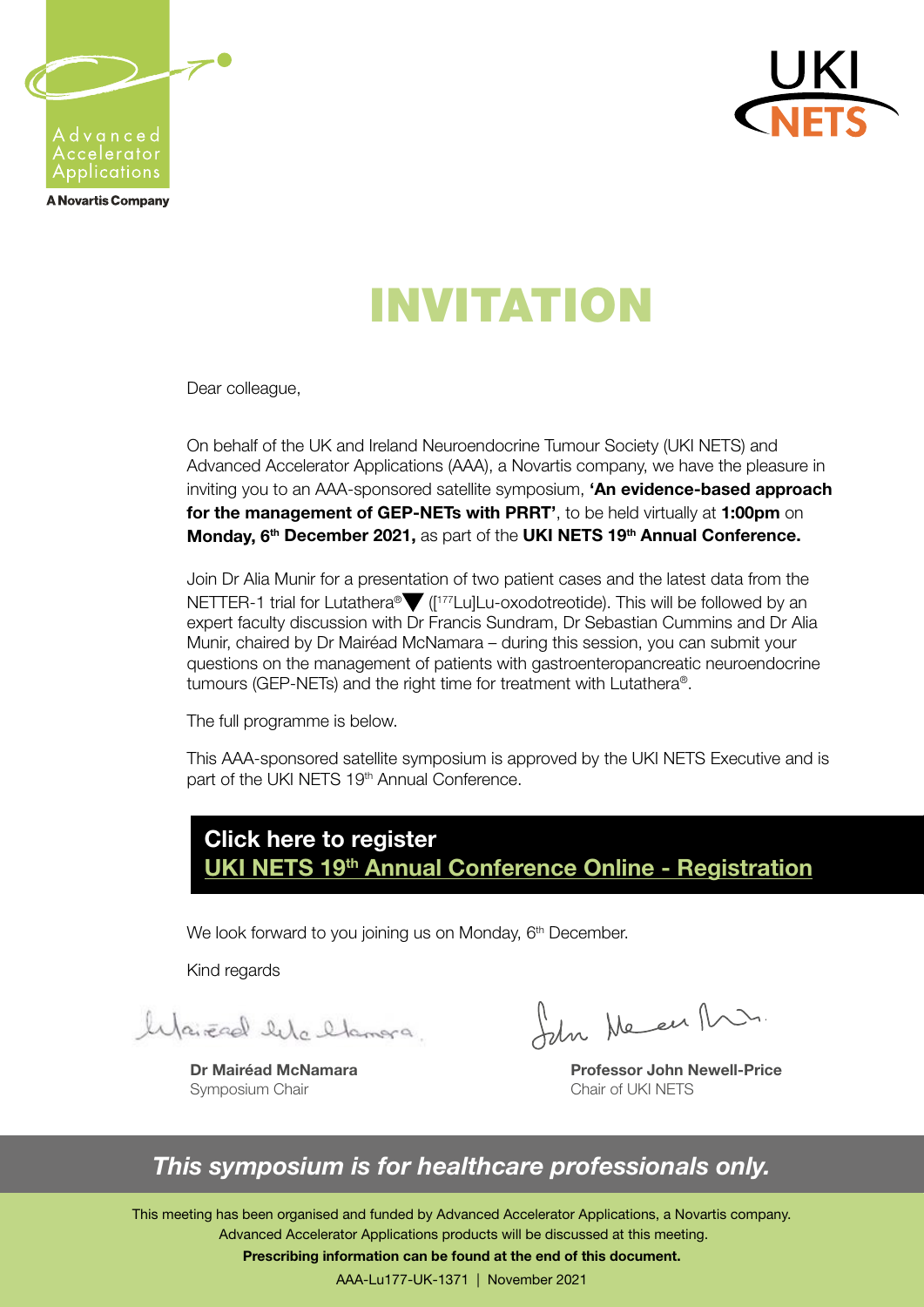





# A sponsored satellite symposium from Advanced Accelerator Applications at the UKI NETS 19<sup>th</sup> Annual Conference

13:00, MONDAY 6<sup>th</sup> DECEMBER 2021

*You are cordially invited to attend:*

### An evidence-based approach for the management of GEP-NETs with PRRT

## PROGRAMME

ł

#### Chair: Dr Mairéad McNamara

| 13:00 | <b>Welcome and introduction</b>                                                      |
|-------|--------------------------------------------------------------------------------------|
|       | Dr Mairéad McNamara                                                                  |
|       | Senior Lecturer/Honorary Consultant in Medical Oncology, University of Manchester/   |
|       | The Christie NHS Foundation Trust, Manchester                                        |
| 13:03 | <b>NETTER-1 update and case presentations</b>                                        |
|       | Dr Alia Munir                                                                        |
|       | Consultant Endocrinologist, Sheffield Teaching Hospitals NHS Foundation Trust        |
| 13:30 | <b>Panel discussion and Q&amp;A</b>                                                  |
|       | <b>Chaired by Dr Mairéad McNamara</b>                                                |
|       | Dr Alia Munir                                                                        |
|       | Dr Francis Sundram                                                                   |
|       | Consultant in Nuclear Medicine, University Hospital Southampton NHS Foundation Trust |
|       | Dr Sebastian Cummins                                                                 |
|       | Consultant Clinical Oncologist, Royal Surrey County Hospital NHS Foundation Trust    |
|       | Close                                                                                |

### Click here to register UKI NETS 19<sup>th</sup> Annual Conference Online - Registration

### *This symposium is for healthcare professionals only.*

This meeting has been organised and funded by Advanced Accelerator Applications, a Novartis company. Advanced Accelerator Applications products will be discussed at this meeting.

Prescribing information can be found at the end of this document.

AAA-Lu177-UK-1371 |wNovember 2021